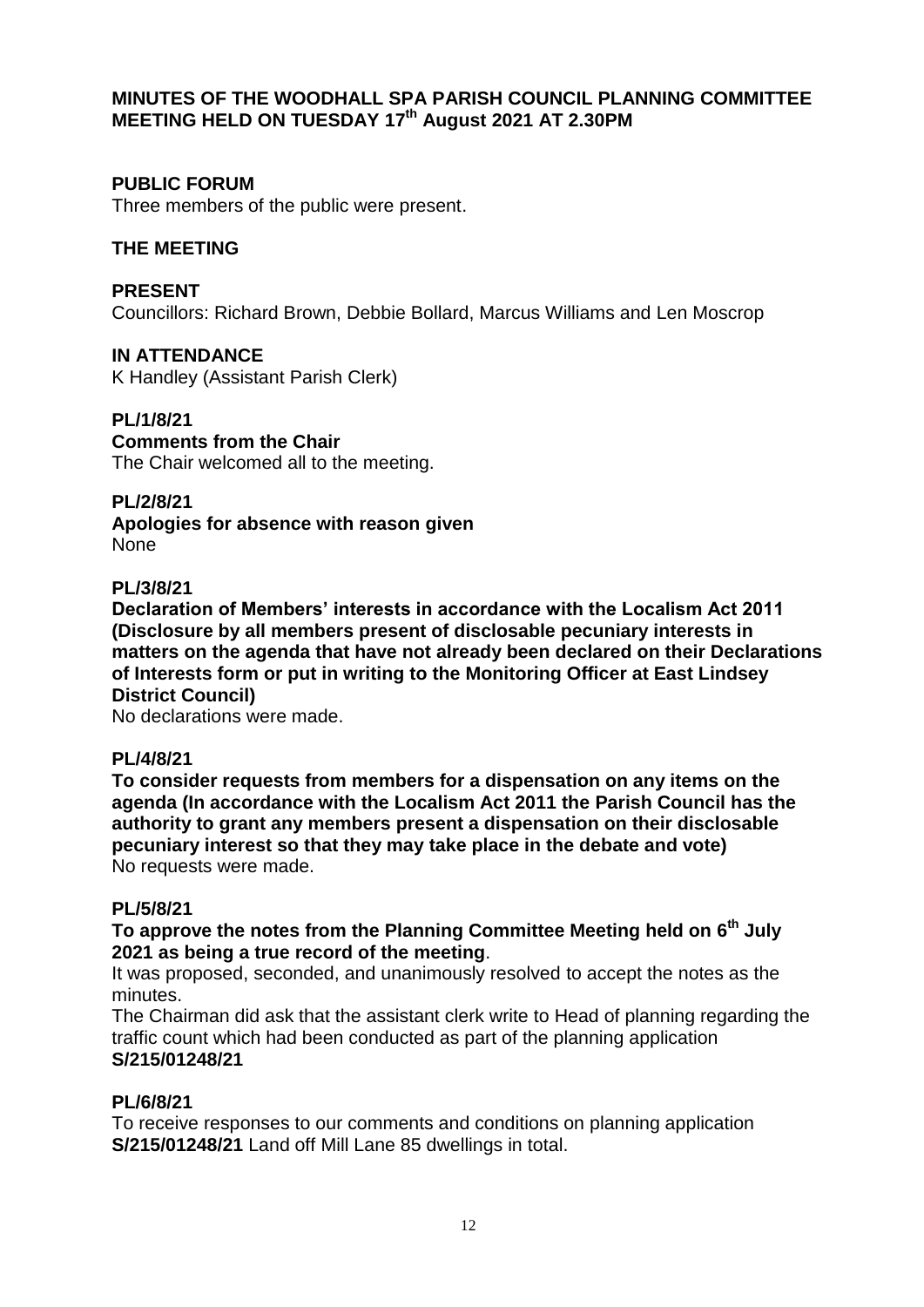The Chairman did ask that the assistant clerk write to Head of Planning regarding the traffic count which had been conducted as part of the planning application S/215/01248/21 as this was conducted during lockdown 2 and as such, was not representative of normal traffic flow. Also, to ask that the concerns of the Prish Council are addressed in writing. The leader of ELDC, Craig Leyland to be copied into the correspondence.

## **PL/7/8/21**

To consider and respond to planning application**: S/215/01449/21 Monks Elder Cottage, Abbey Lane, Kirkstead, LN10 6UH-Erection of a hay barn** It was proposed, seconded, and unanimously resolved to support this application.

## **PL/8/8/21**

To consider and respond to planning application: **S/215/01537/21 58 Tor O Moor Road LN106SB** -Extension and alterations to the existing dwelling to provide additional living accommodation on site of part of the existing dwelling which is to be demolished

It was proposed, seconded, and unanimously resolved to support this application.

## **PL/9/8/21**

To consider and respond to planning application**: S/141/01547/21 118 Horncastle Road, Roughton Moor, LN10 6UX –** Outline erection of 2no. dwellings (with means of access to be considered)

Woodhall Spa PC did not wish to make any further comments relating to this development.

## **PL/10/8/21**

To consider and respond to planning application: S/215/01410/21 92 Witham Road LN10 6RA Extension and alterations to the existing dwelling to provide additional living accommodation and erection of a detached single garage.

Woodhall Spa PC did not wish to make any further comments relating to this development.

However, they did note, that planning permission had been granted and as such could the assistant clerk contact planning to register our concern that this had happened.

# **PL/11/8/21**

To consider and respond to planning application: S/215/01603/21 Woodside, 15 Tor O Moor Road, Woodhall Spa LN10 6TF- Planning Permission - Extension to existing dwelling to provide additional living accommodation, erection of an outbuilding to provide a studio/gym/garden room. Erection of a garage/store and construction of vehicular access. Existing outbuilding on site to be removed.

It was proposed, seconded, and unanimously resolved to support this application. **PL/12/8/21**

To consider and respond to planning application: S/215/01572/21 LINDSEY HOUSE, Alverston Avenue, Woodhall Spa, LN10 6SN Planning Permission - Extension and alterations to existing dwelling to provide additional living accommodation and a swimming pool, including the relocation of existing entrance gates and piers to a maximum height of 2.5 metres.

It was proposed and seconded to support this application.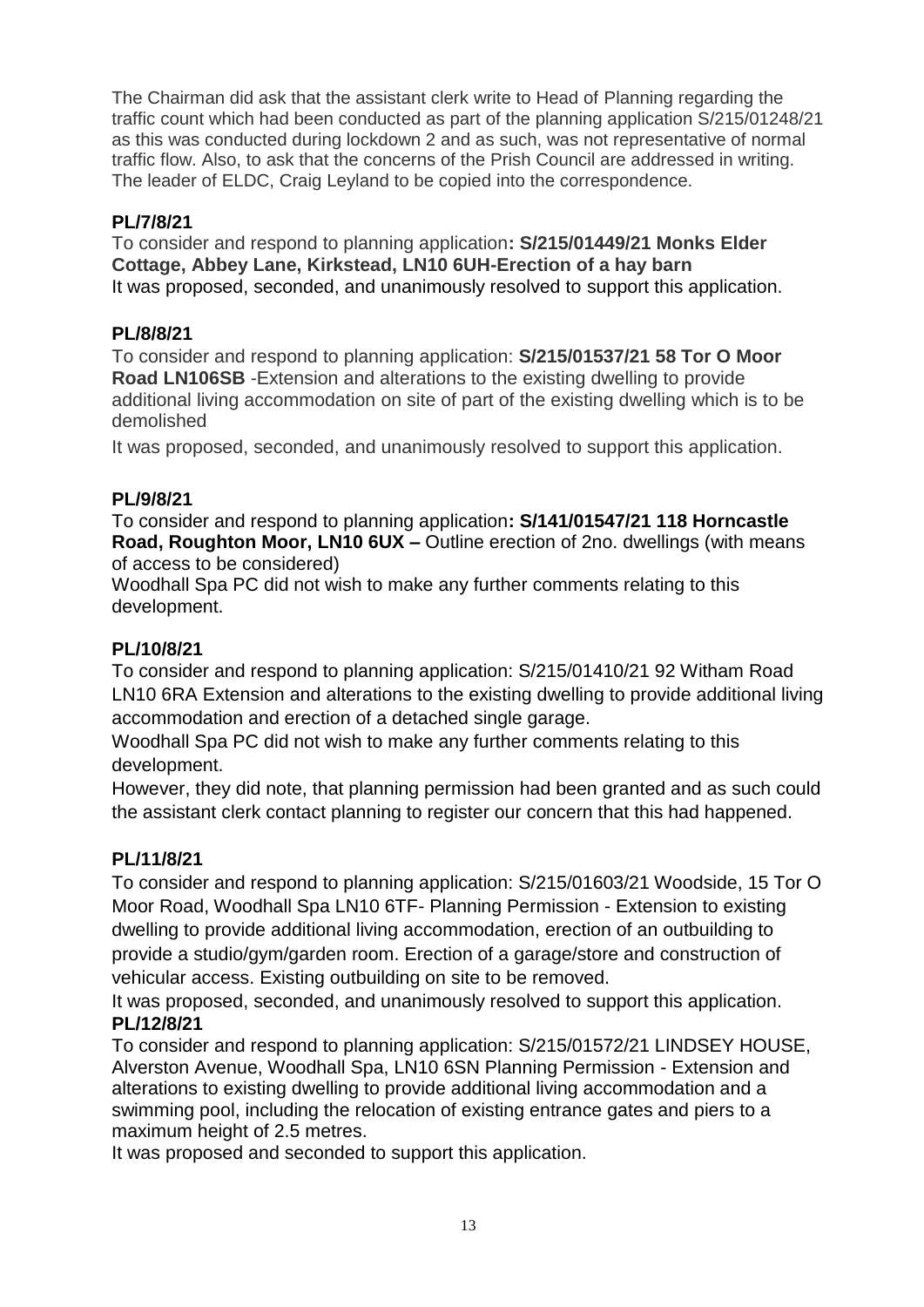## **PL13/8/21**

To consider and respond to planning application: **S/215/00862/18 APPLICANT: RTW Construction & Developments Ltd**

PROPOSAL: Section 73 application in relation to condition no. 2 (approved plans) as imposed on planning permission reference no. which was for erection of 16no. dwellings.

LAND OFF HORNCASTLE ROAD AND, TOWER DRIVE, WOODHALL **SPA** 

Woodhall Spa PC did not wish to make any further comments relating to this development.

## **PL14/08/21**

To consider and respond to planning application: **S/215/01684/21**

Planning Permission - Erection of a detached double garage on the site of an existing building and lean to which are to be demolished and erection of a boundary wall and access gates to the maximum

height of 2.0 metres LINDIS, Tattershall Road, WOODHALL SPA, LINCOLNSHIRE, LN10 6TN

It was proposed, seconded and unanimously resolved to support this application.

## **The following applications have been granted Full Planning Permission**

### **S/215/00036/21 Land rear of 24, Mill Lane, Woodhall Spa**

Erection of 9 no. detached houses each with associated garages and construction of an entrance wall to the maximum height of 1.8 meters, integral road and a vehicular and pedestrian access.

**The Council were pleased to note that the number of bungalows had been reduced and the issue where the bins were to be stored/collected from had been resolved.**

### **S/215/00764/21 Bridlemere, Tattershall Road Woodhall Spa Ln10 6TW**

Erection of a detached double garage on the site of the existing garage which is to be demolished, erection of gates and pillars to the maximum height of 2.0m and construction of a vehicular access.

## **S/215/01019/21 Conifers, Green Lane, Woodhall Spa, Ln10 6QY**

Extension and alterations to the existing dwelling to provided an enlarged kitchen/dining area (works started)

## **S/215/00995/21 33 Kirkby Lane, Woodhall Spa Ln10 6RZ**

Extensions and alterations to existing dwelling to provide additional living space, a utility room, enlarged kitchen/dinner/living space with 3no.bedrooms and ensuite on the first floor, existing conservatory on site to be demolished. Erection of a detached double garage with home offices/stores above, existing garage and car port removed.

## **S/141/01005/21 62 Horncastle Road, Woodhall Spa, LN10 6UZ**

Extension and alterations to the existing dwelling to provide a double garage, swimming spa, gym and golf simulator.

### **Proposed Tree works**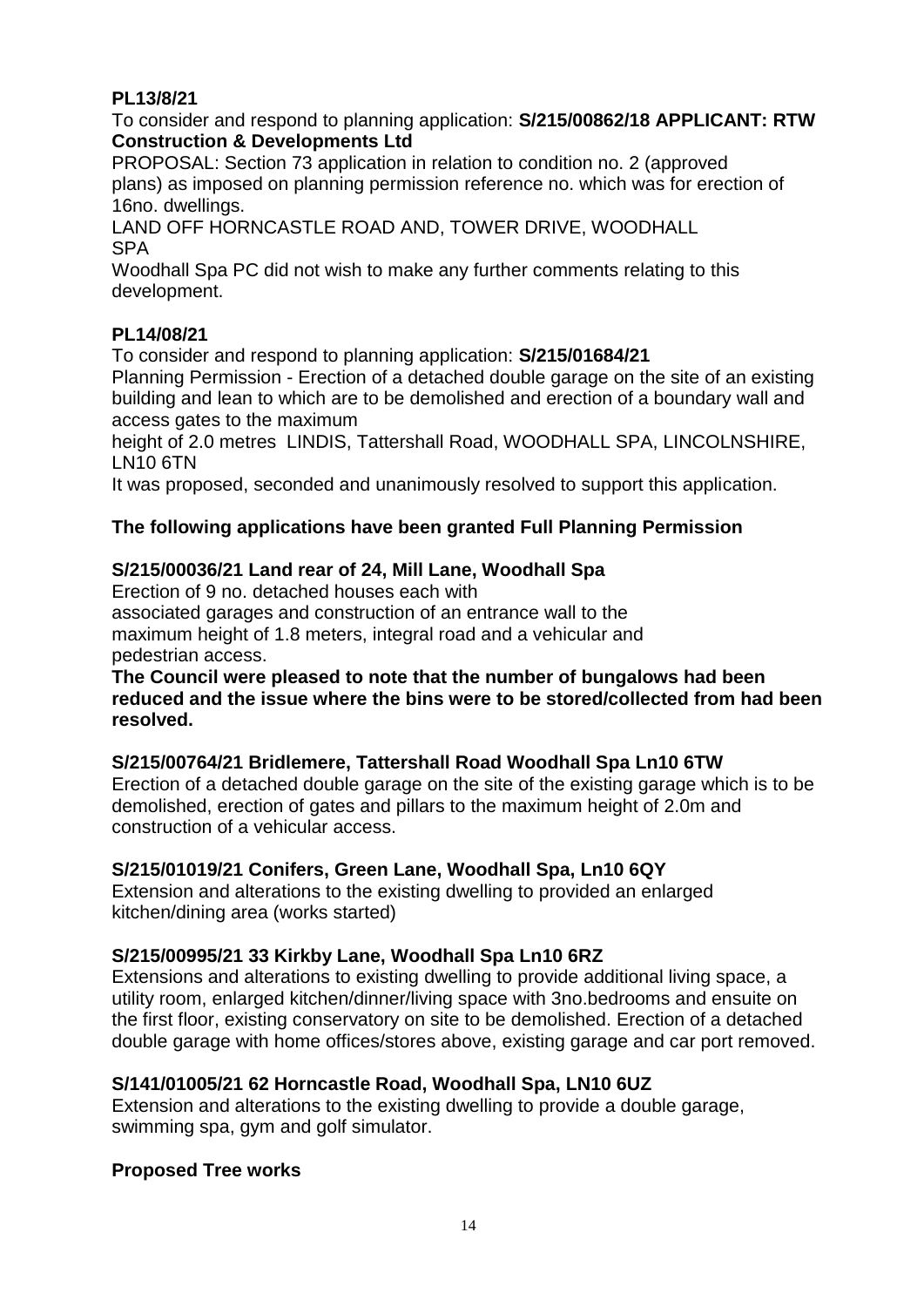**Proposed works to tree(s) within the Woodhall Spa Conservation Area, Tree(s): T1 , T2 , T3** 

**Notification Reference Number: 0092/21/TCA** 

**APPLICANT: Mr Len Field**

**PROPOSALS: T1 - Thuja placata - Current height 13m and spread 5-6m - Reduce in height by 3m.** 

**T2 - Thuja placata - Current height 13m and spread 5-6m -**

**Reduce in height by 3m.** 

**T3 - Thuja placata - Current height 13m and spread 5-6m -**

**Reduce in height by 3m.** 

**LOCATION: 10 Spa Court, Iddesleigh Road, Woodhall Spa, Lincolnshire**

**Tree Preservation Order: Woodhall Spa, 1951 (215.01), Tree(s): W2 , W3** 

**Application Reference Number: 0084/21/TPA** 

**APPLICANT: Mr Paul Jarczewski, The Woodland Trust**

**PROPOSALS: W2 - Mixed Conifer & Broadleaved Species - T2 (Oak) - Remove all deadwood greater than 25mm in diameter which overhangs the parking area and road. T3 and T4 on plan (Oak) - Remove all deadwood greater than 25mm in diameter which overhangs the path.** 

**W3 - Mixed Conifer & Broadleaved Species - T1 on plan (Laurel) - Fell.** 

**LOCATION: Woodhall Spa Pinewoods, Stixwould Road, Woodhall Spa REASON(S): W3 - The tree/stem has been repeatedly hit by passing vehicles, with a large wound at 3m height. The tree leans into the road.**

**Date of next meeting -**Proposed date 7<sup>th</sup> September 2021

# Public Forum (2.30-2.52 p.m.)

Three members of the public attended the meeting, Mr. Paul Baxter, Clinton Way, Mr. Michael Woodward, Abbey Drive and Mrs. Dorothy Wilkinson, Clinton Way. The Chairman asked each to outline their concerns regarding the planning application for 85 homes on Mill Lane.

- 1) Concern regarding traffic flow through Clinton Way and Mill Lane.
- 2) Cottages at the top of Mill Lane have no off- street parking so cars are parked on the road. This would add to the traffic congestion already experienced by residents. The volume of traffic would increase. The traffic flow survey was conducted when traffic was light, in Lockdown 2, and therefore not representative of normal traffic flow.
- 3) There is no pavement along Mill Lane and this is a safety concern particularly for children walking along this stretch of road.
- 4) Parking is already an issue outside the school; this will become more of an issue with an increase in resident numbers.
- 5) Sewage/water also an issue due to the rise in demand/pressure on already stretched facilities.